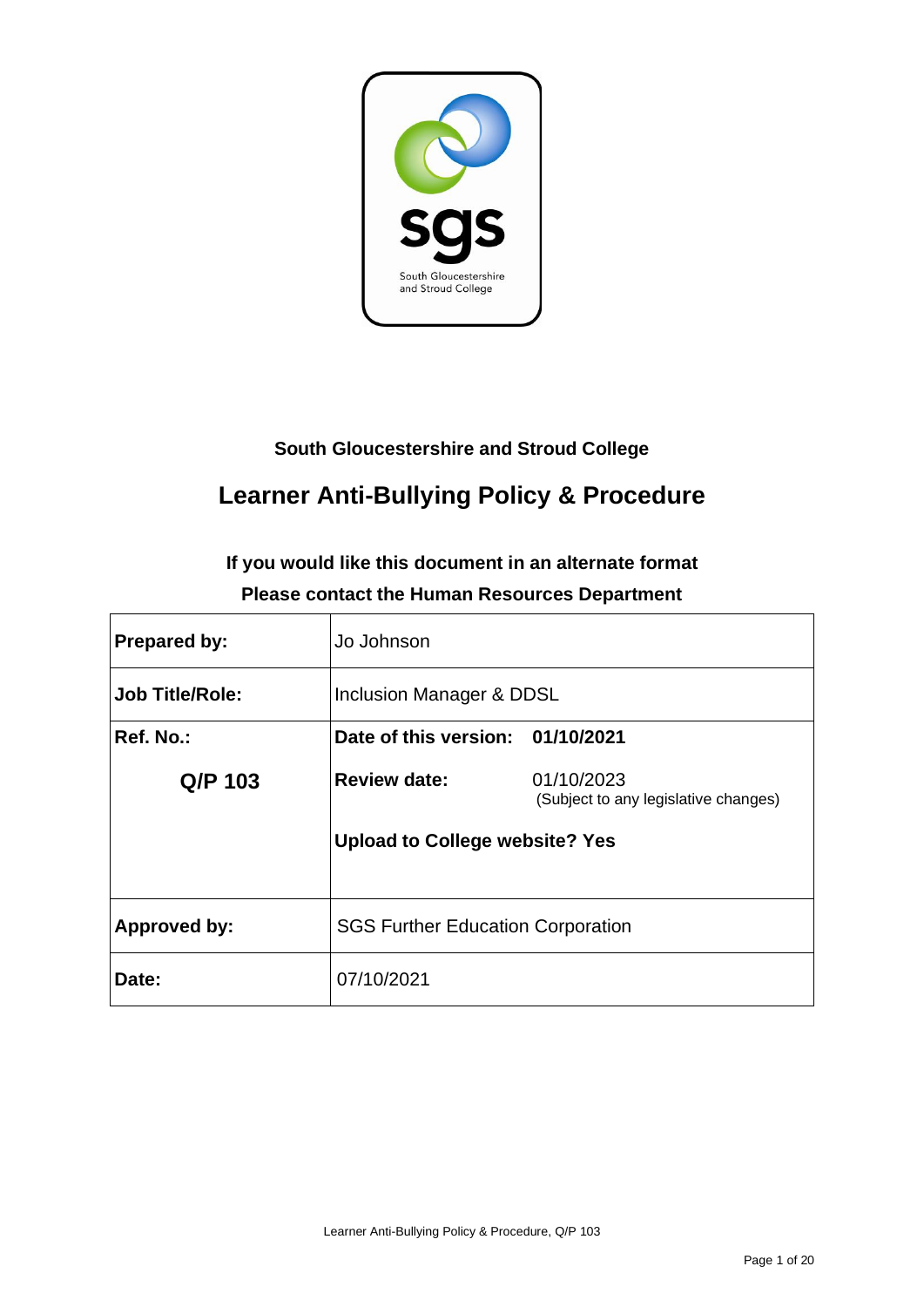## **Learner Anti-Bullying Policy & Procedure**

#### **1. Policy Intent**

- 1.1 South Gloucestershire & Stroud College (SGS) is committed to providing a caring, friendly and safe environment for all our learners so they can study and learn in a relaxed and secure atmosphere. The College has a responsibility to respond promptly and effectively to issues of bullying.
- 1.2 By its nature, bullying is contrary to these values and is unacceptable. If bullying does occur, all learners should be able to tell a member of staff and know that incidents will be dealt with promptly and effectively. We strive to be a **TELLING College**. This means that *anyone* who knows that bullying is taking place is expected to tell a member of staff.

#### **2. Scope**

- 2.1. This policy applies to all College learners at their place of study, on College grounds, on College transport, on off-site visits and at other locations while undertaking work placement and apprenticeships.
- 2.2. The College is not responsible for bullying at other locations. However, support is available to learners involved in bullying incidents. Strategies will be explored through the tutorial programme and other College activities and events to prevent bullying and promote anti-bullying.

#### **3. Objectives**

- 3.1. All governors, senior management, academic and non-academic staff, learners, apprentices and parents / carers should understand what bullying is.
- 3.2. All governors, senior management, academic and non-academic staff should know what the College policy is on bullying, and follow it when bullying is reported.
- 3.3. All learners and parents / carers should know what the College policy is on bullying and what they should do if bullying arises.
- 3.4. As a College we take bullying seriously. Learners, parents / carers and staff should be assured that they will be supported when bullying is reported.
- 3.5. Bullying will not be tolerated.
- 3.6. Ensure that all staff and learners of the College have access to the policy.
- 3.7. To monitor complaints of bullying and to deal with them promptly and efficiently.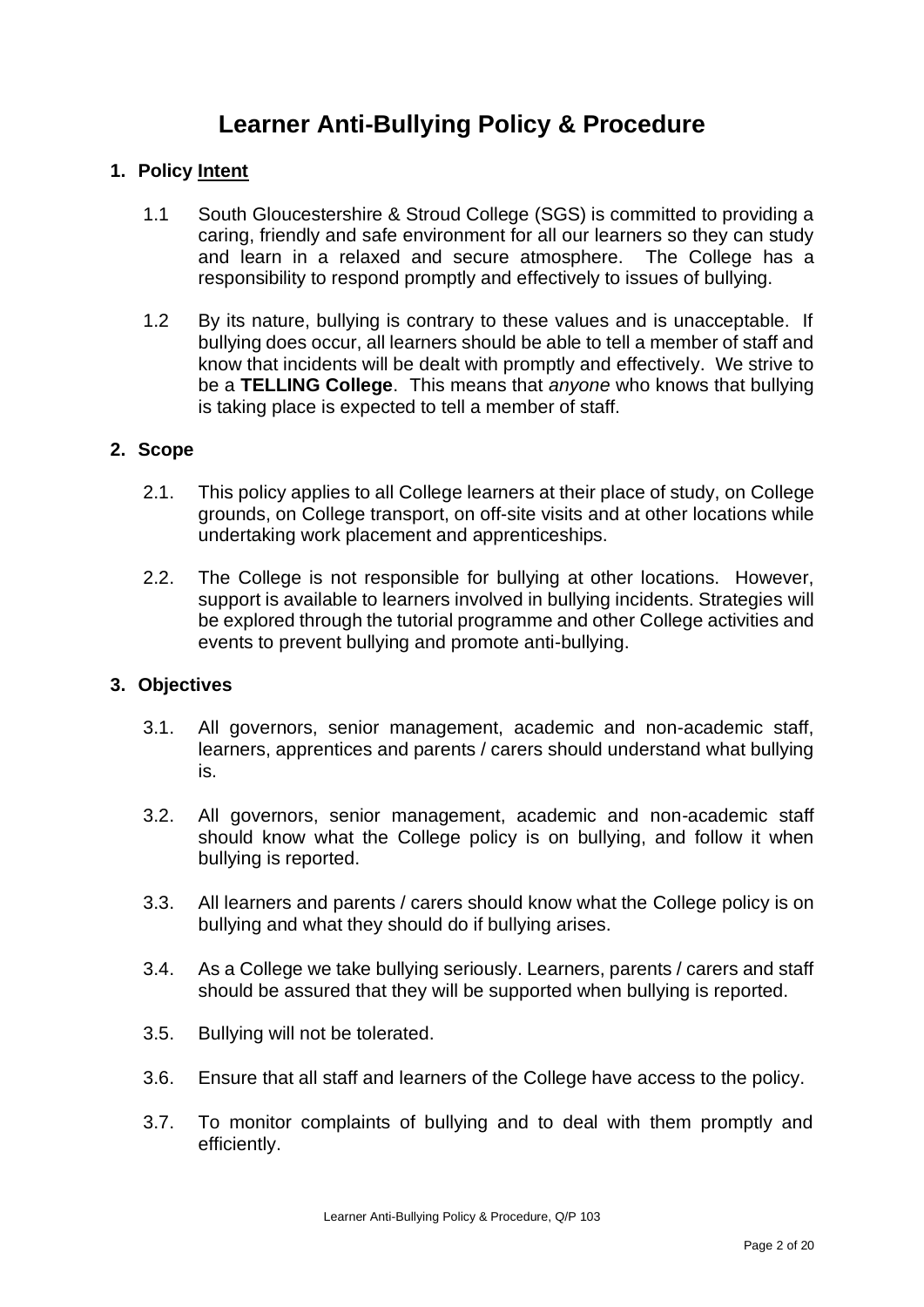3.8. To recognise the sensitivity of issues involving bullying.

#### **4. What is bullying?**

- 4.1. Bullying is behaviour by an individual or group, repeated over time, that intentionally hurts another individual or group either physically or emotionally. Bullying can take many forms (for instance, cyber-bullying via text messages, social media or gaming, which can include the use of images and video) and is often motivated by prejudice against particular groups, for example on grounds of race, religion, gender, sexual orientation, special educational needs or disabilities, or because a learner is adopted, in care or has caring responsibilities. It might be motivated by actual differences between learners, or perceived differences.
- 4.2. Bullying often involves an imbalance of power between the perpetrator and the victim. This could involve perpetrators of bullying having control over the relationship which makes it difficult for those they bully to defend themselves. The imbalance of power can manifest itself in several ways, it may be physical, psychological (knowing what upsets someone), derive from an intellectual imbalance, or by having access to the support of a group, or the capacity to socially isolate. It can result in the intimidation of a person or persons through the threat of violence or by isolating them either physically or online.
- 4.3. Low-level disruption and the use of offensive language can in itself have a significant impact on its target. If left unchallenged or dismissed as banter or horseplay it can also lead to reluctance to report other behaviour. Early intervention can help to set clear expectations of the behaviour that is and isn't acceptable and help stop negative behaviours escalating.
- 4.4. Bullying can be:
	- **Physical** e.g. hitting, kicking, pushing, punching, slapping or any use of violence, unwanted physical contact, taking or breaking someone's possessions.
	- **Verbal** e.g. name calling, racist / sexist remarks, sarcasm, spreading rumours, teasing, threatening to cause harm.
	- **Emotional** being unfriendly, excluding, tormenting.

#### **5. What is cyber-bullying**

5.1. The rapid development of, and widespread access to technology has provided a new medium for 'virtual' bullying, which can occur in or outside of College. Cyber-bullying is a different form of bullying and can happen at all times of the day, with a potentially bigger audience, and more accessories as people forward on content at a click.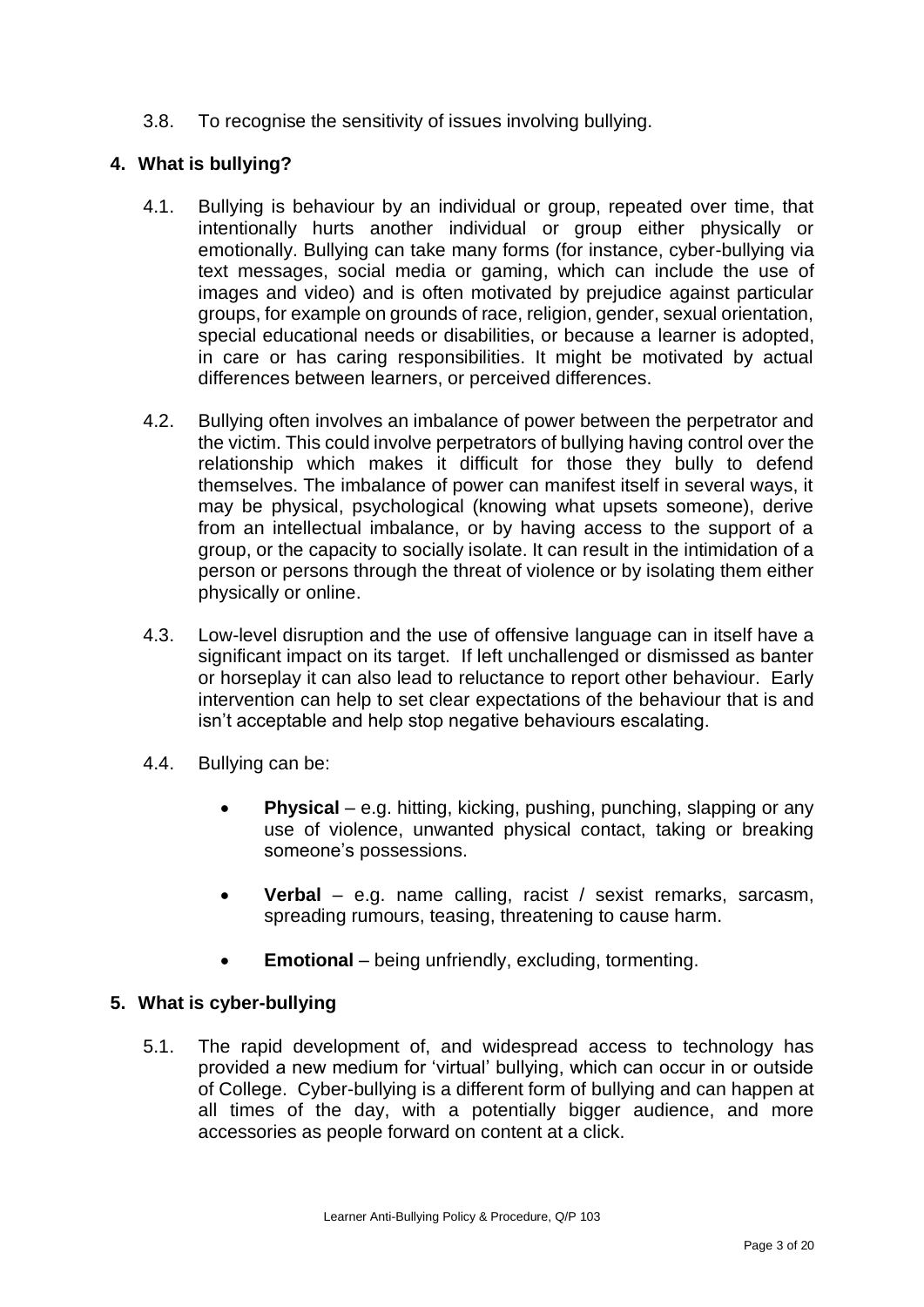- 5.2. Cyber bullying encompasses a range of behaviours which may be combined and may include the behaviours and actions we have set out below.
	- excluding a learner from online games, activities or friendship groups.
	- sending threatening, upsetting or abusive messages.
	- creating and sharing embarrassing or malicious images or videos.
	- 'trolling' sending menacing or upsetting messages on social networks, chat rooms or online games.
	- voting for or against someone in an abusive poll.
	- setting up hate sites or groups about a particular learner.
	- creating fake accounts, hijacking or stealing online identities to embarrass a young person or cause trouble using their name.

#### **6. Indicators of bullying / cyber-bullying**

- Low self-esteem.
- Not wanting to come to College by either walking or on public transport.
- Poor attendance or runs away.
- Becoming withdrawn and anxious, interrupted sleep, nightmares.
- Feeling ill in the mornings.
- Personal possessions being damaged, money stolen.
- Unexplained cuts and bruises.
- Falling achievement in class work.
- Attempts or threatens suicide.
- Is nervous and jumpy when a cyber-message is received.
- Is afraid to use the internet or mobile phone.
- Problems with eating or sleeping.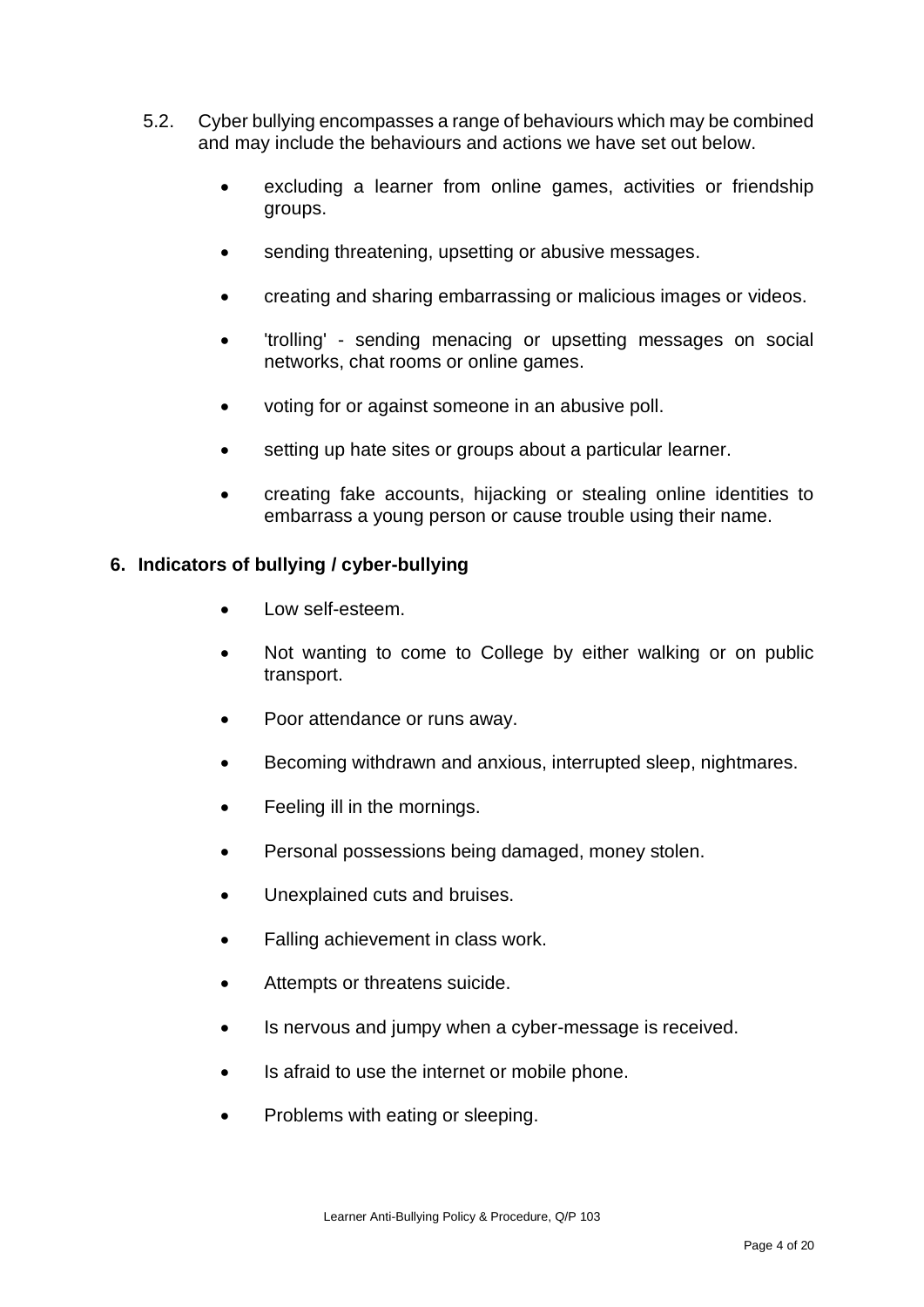#### **7. The law**

- 7.1. Bullying itself is not against the law, **but harassment is**. This is when the unwanted behaviour is related to one of the following:
	- Age
	- Sex
	- **Disability**
	- Gender reassignment
	- Marriage and civil partnership
	- Pregnancy and maternity
	- Race
	- Religion or belief
	- Sexual orientation
- 7.2. Harassment is unlawful under the [Equality Act 2010.](https://www.gov.uk/guidance/equality-act-2010-guidance)
- 7.3. For incidents of Peer on Peer Abuse, Serious Violence and Sexual Harassment and Sexual Violence please refer to the [Safeguarding Learners](https://sgscol.sharepoint.com/:w:/s/staff/DataHub/Ef8s_WHEamBAhJv0U0ZYNwIBbsttvjjc5fkFzYdY4qDikQ?e=h5WzS0)  [& Child Protection Policy & Procedure.](https://sgscol.sharepoint.com/:w:/s/staff/DataHub/Ef8s_WHEamBAhJv0U0ZYNwIBbsttvjjc5fkFzYdY4qDikQ?e=h5WzS0)

#### **8. Key priorities**

- 8.1. The key priorities of this policy are:
	- that learners are protected from harm;
	- that they achieve their full potential in education;
	- that they have a happy and stimulating childhood whilst at College;
	- that they grow up healthily, physically and mentally whilst at College;
	- that they feel good about themselves and respect others;
	- that they develop the essential personal and social skills to help them throughout life;
	- that they become active citizens and participate in society;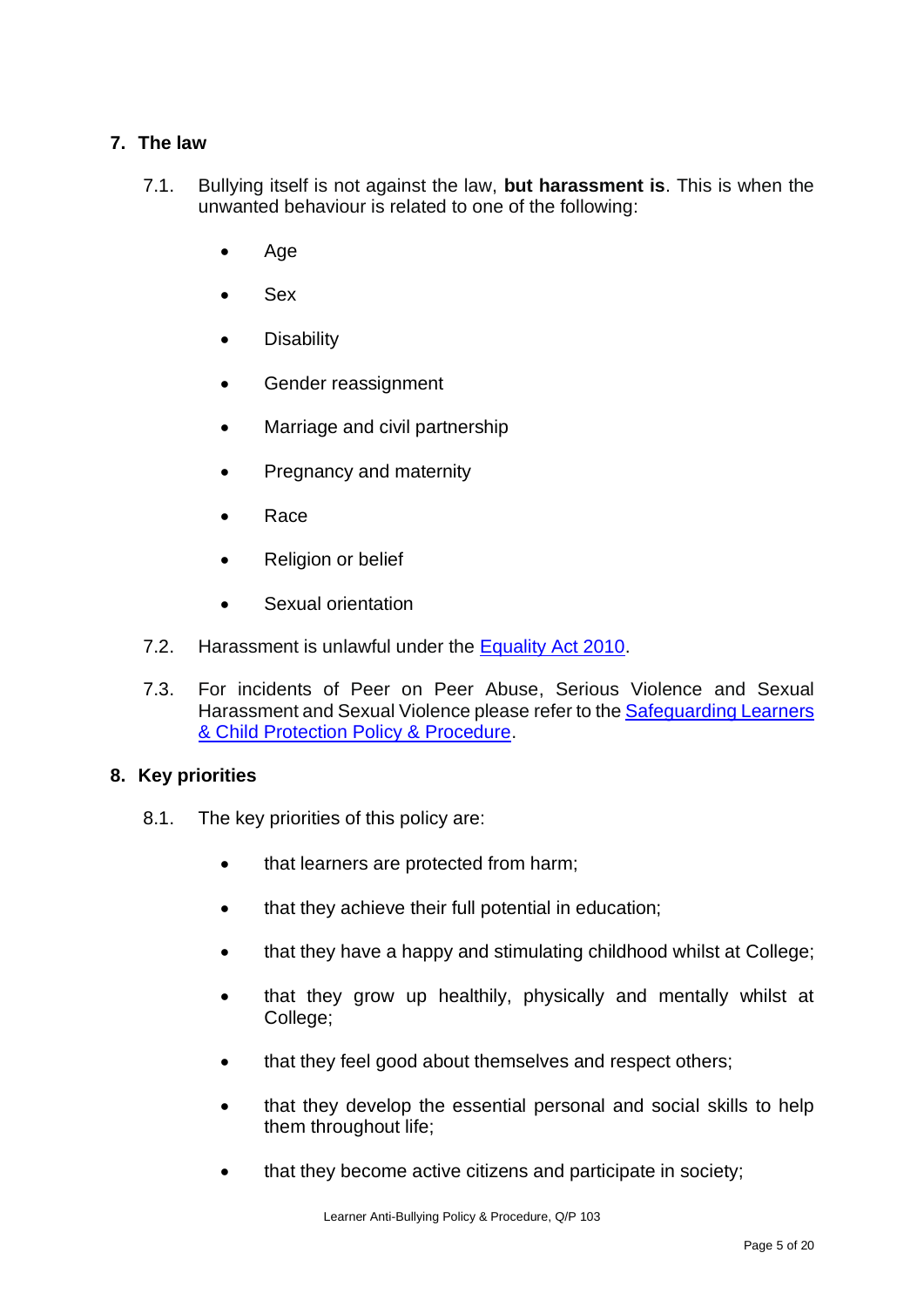- reducing bullying and bullying behaviour within the College environment;
- promoting an understanding of bullying and the implications of bullying amongst all members of the College community;
- recording, monitoring and reporting incidents of bullying and monitoring, evaluating; and
- regularly reviewing the effectiveness of prevention and responses to bullying.

#### **9. Policy implementation**

- 9.1. The College will establish, maintain and regularly review:
	- 9.1.1. the use of tutorial time and other elements of the curriculum to raise learners' awareness of bullying issues and to develop learners' assertiveness in order that they may feel better able to deal with bullying situations;
	- 9.1.2. the encouragement of staff to be proactive in combating bullying to serve as good role models for learners;
	- 9.1.3. regularly reminding learners and staff that the College is an organisation in which reports of bullying will be heard sympathetically;
	- 9.1.4. a quick response to all types of bullying;
	- 9.1.5. sanctions against bullies:
		- official warnings to cease offending;
		- exclusion from certain areas of the College premises:
		- minor fixed-term exclusion;
		- major fixed-term exclusion; and
		- permanent exclusion
	- 9.1.6. support for victims of bullying;
		- the recording of all bullying incidents on My Concern;
		- the monitoring of victims and bullies and the provision of special arrangements for any learners considered to be at risk, including guidance, counselling and information on other sources of support;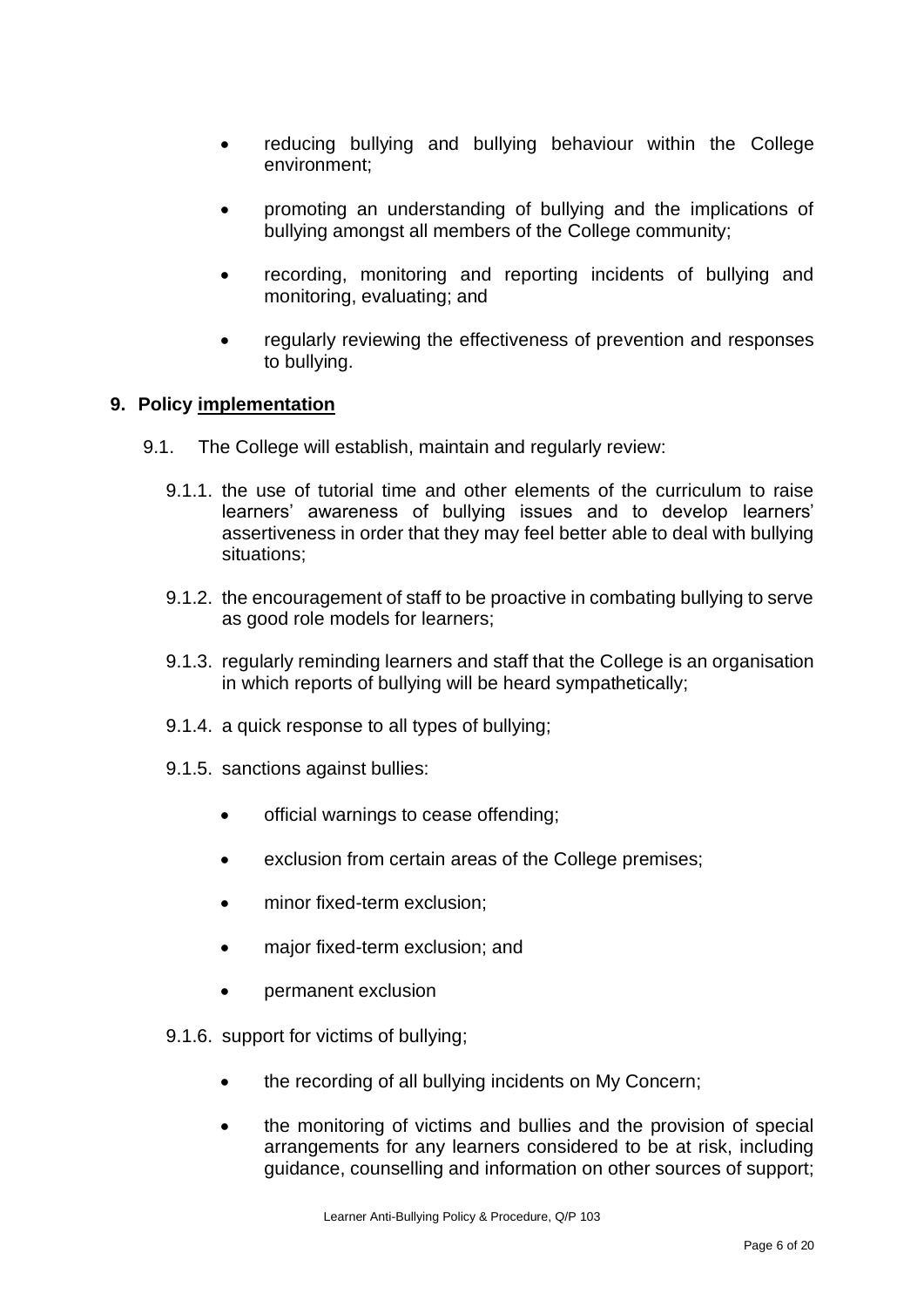- factors which may influence the risk of bullying behaviour e.g. the College environment, supervision arrangements, College routine and procedures, security, staff guidelines etc.
- communication of the policy to all staff, learners, governors, providers, parents and other stakeholders;
- this policy may be amended in light of experience, legislation, changing circumstances etc.;
- this policy and the College ethos and protocols for dealing with bullying will be part of the induction process for staff and all learners;
- the communication of anti-bullying information, help lines and contact details for reporting incidents through different media throughout the College;
- posters and links to additional online material to raise awareness of cyberbullying and how it can be addressed amongst staff and learners; and
- those individuals identified as 'bullies' will be offered guidance counselling and / or training with an Education & Wellbeing Mentor.

#### **10.Allegations against members of staff by learners (including supply staff and volunteers)**

- 10.1. Any allegation against a member of staff or volunteer should be reported to the appropriate Head of Faculty (HoF) who will liaise with the Head of Human Resources (HR) as a matter of priority.
- 10.2. Consideration will be given, in serious circumstances, as to whether suspension of the staff member, pending an investigation, should be requested from the Principal.
- 10.3. In the event that the allegation is made by a learner, the Inclusion Manager and DDSL will be involved in any initial discussions from a potential Safeguarding perspective.

#### **11.Learners with learning difficulties and / or disabilities**

- 11.1. Some learners with learning difficulties and / or disabilities may especially be vulnerable to bullying. Any indication of bullying of these learners should be reported in the same way as for other learners, according to established procedures.
- 11.2. Where bullying is suspected, learners who have difficulties in communicating should be given the chance to express themselves to a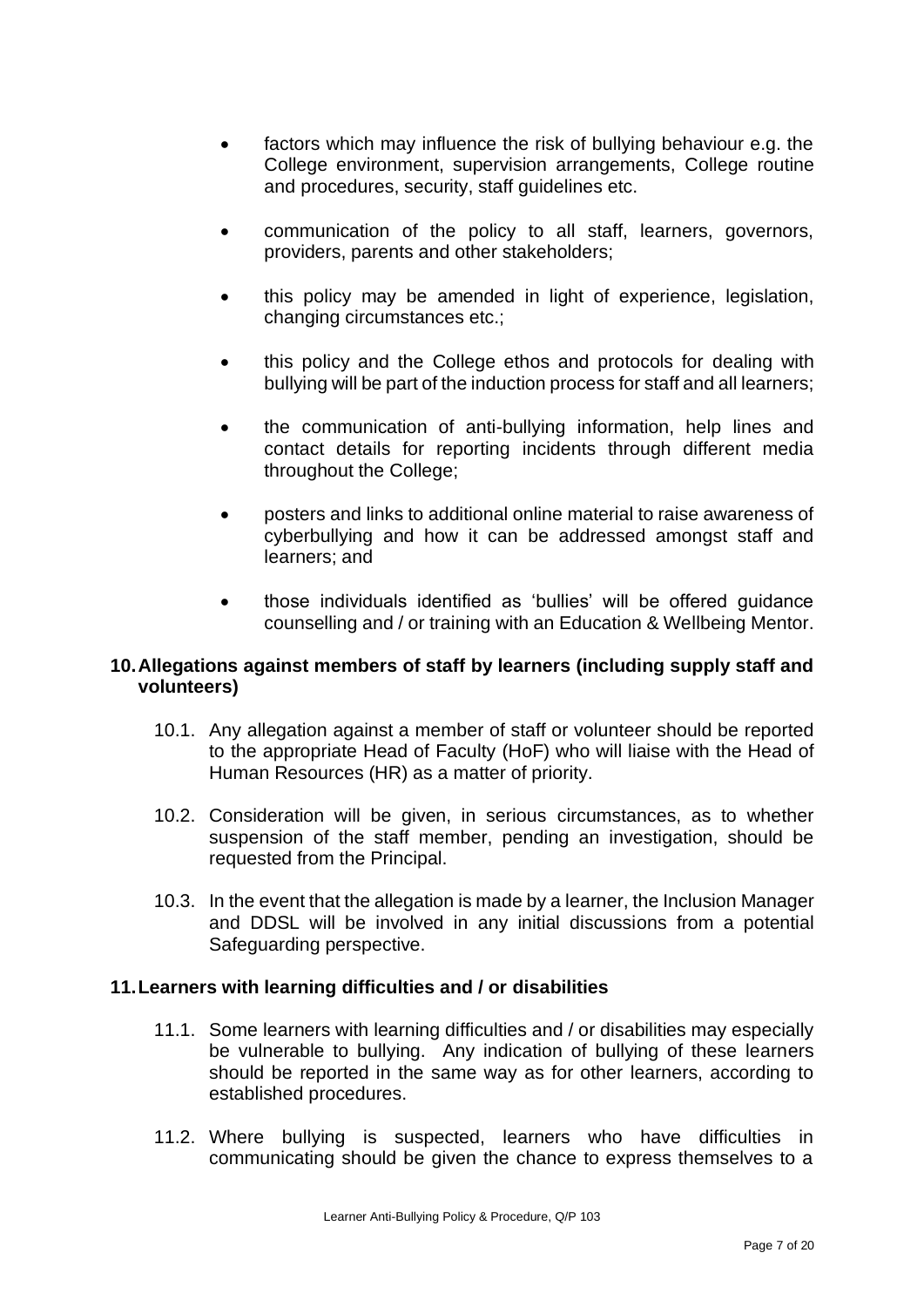member of staff with appropriate communication skills and / or be provided with an advocate.

11.3. The College aims to create an atmosphere in which learners with learning difficulties and / or disabilities feel confident and able to discuss these matters.

#### **12.Monitoring, evaluation and review**

- 12.1. It will be the responsibility of the Inclusion Manager and DDSL to review and monitor this policy and procedure and assess its implementation and effectiveness. The policy and procedure will be promoted and implemented throughout the College.
- 12.2. The Inclusion Manager and DDSL will provide an annual Safeguarding report, which will include an outline to the Corporation on anti-bullying activity.

#### **13.Responsibilities**

13.1. It is the duty of all learners and those visiting the College premises, to take responsibility for their behaviour; bullying is not acceptable under any circumstances. In the event of a failure to do so, disciplinary action in accordance with the College's Learner or Staff Disciplinary Procedure may be a consequence and anyone found responsible may also be held personally liable.

#### 13.2. **The Governors of the College will:**

- ensure that the College has a Learner Anti-Bullying Policy;
- ensure that the policy is available to both learners and parents / carers; and
- ensure that policies and procedures are reviewed at least every two years and included on the Corporation's agenda.
- The Designated Safeguarding Lead and the Assistant Principal for 16-18 Curriculum will:
- ensure that the College disciplinary procedures for staff and learners respectively makes provision for wilful or recurrent noncompliance with the Learner Anti-Bullying Policy; and
- report to Governors on request.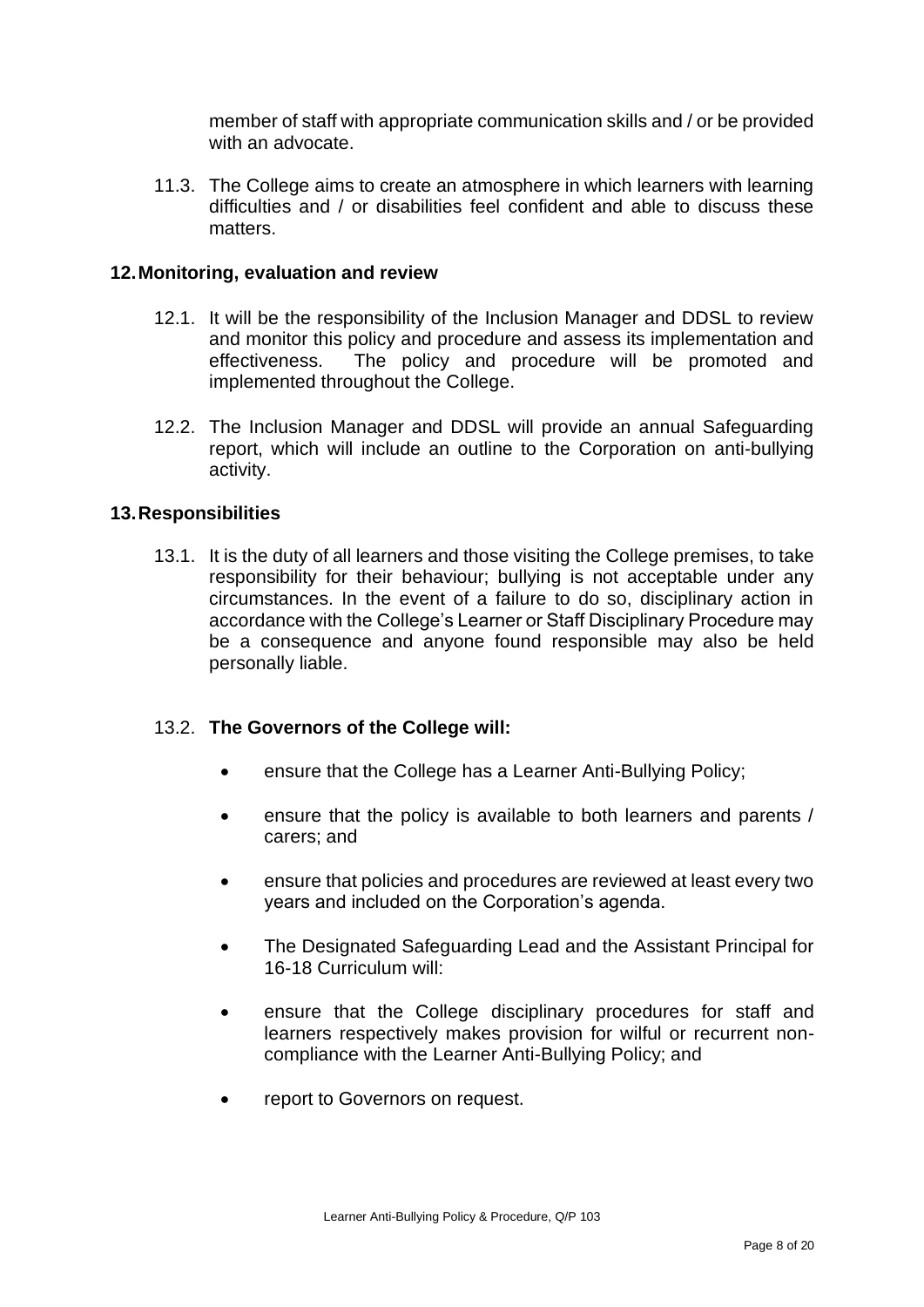#### 13.3. **Designated Members of Staff will:**

- co-ordinate the procedures for dealing with bullying issues;
- oversee the investigation of all reports of bullying;
- ensure all new staff are inducted in the procedure;
- organise appropriate staff training and awareness raising sessions;
- ensure that all learners are fully aware of the contents of the Learner Anti-Bullying Policy;
- ensure that opportunities exist to promote a positive, supportive and secure environment which provides learners with a sense of being respected and valued; and
- ensure that all incidents of bullying are recorded and investigated using the correct recording mechanisms.

#### 13.4. **Head of Faculty (HoF) and Learning Area Manager (LAM) are responsible for:**

• ensuring that the delivery of the curriculum does not contravene the requirements or spirit of this policy.

#### 13.5. **Tutors are responsible for:**

- ensuring that any allegations of bullying are treated as serious and are investigated thoroughly; and
- supporting their learners through any investigation into allegations of bullying.

#### 13.6. **All staff are responsible for:**

- being aware of the Learner Anti-Bullying Policy and the procedures for reporting bullying;
- all staff who witness acts of bullying, or who are approached in confidence by learners who are being bullied or by learners who have witnessed such actions have a duty to take action in line with this policy to prevent the reoccurrence of these acts; and
- treating all learners with dignity and respect, to ensure their own conduct does not cause offence or misunderstanding.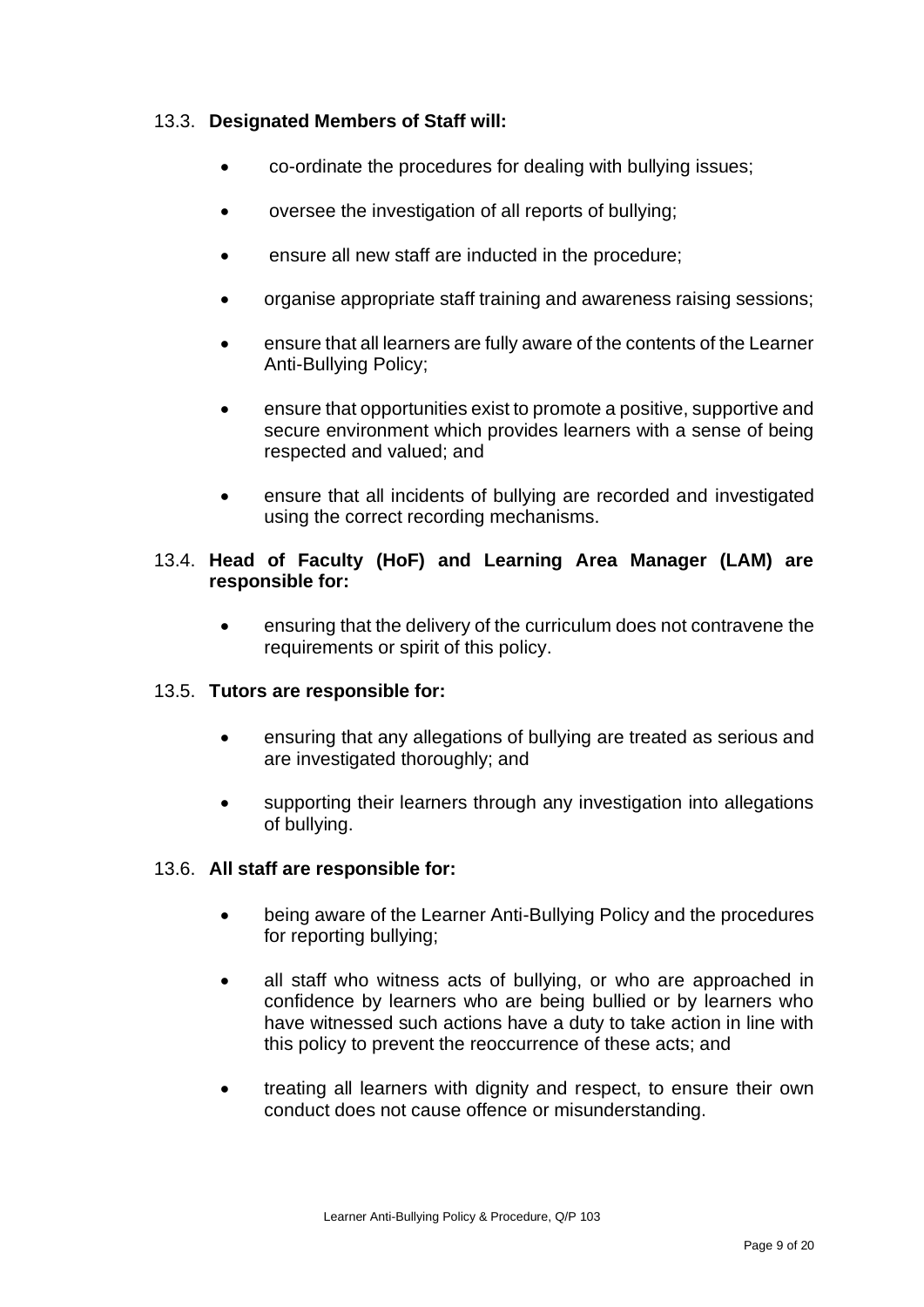#### 13.7. **All learners are responsible for:**

- following the Learner Charter & Learner Codes of Conduct:
- Being aware of the Learner Anti-Bullying Policy and Procedure; and
- reporting bullying using the procedures in place.

#### **14.Policy Implementation**

- 14.1. Any learner or parent / carer who reports a case of bullying needs to know that the allegation will be taken seriously and investigated promptly. No promises should be made about the outcome.
- 14.2. Sometimes counter allegations are made by the alleged perpetrator. These will also be investigated so that a full picture is obtained. The learner or parent / carer initially reporting the allegation should be made aware of this possibility and sensitively asked whether they are aware of any claims that the alleged perpetrator might make. They should be reassured that this would not condone the behaviour they are reporting and that an investigation will still proceed.

#### 14.3. **Learner Procedures if bullied**

- 14.3.1. Complaints of bullying could come from the following sources:
	- Informal complaints
	- Third party or witness complaints
	- Counter complaints
	- Formal complaints
	- Cyberbullying complaints

#### 14.4. **Reporting and Investigation**

- 14.4.1. If a learner or parent / carer reports a case of bullying to you, you should:
	- reassure the learner, parent / carer and find out what has happened. Keep notes of this conversation. Try to find out when (dates / times), where (places) and who (names of the bully / bullies). Learners, parents / carers are not always keen to provide this information as they are concerned about the repercussion if the bully / bullies find(s) out. Please reassure them as we cannot deal with specific cases of bullying if we do not have this information.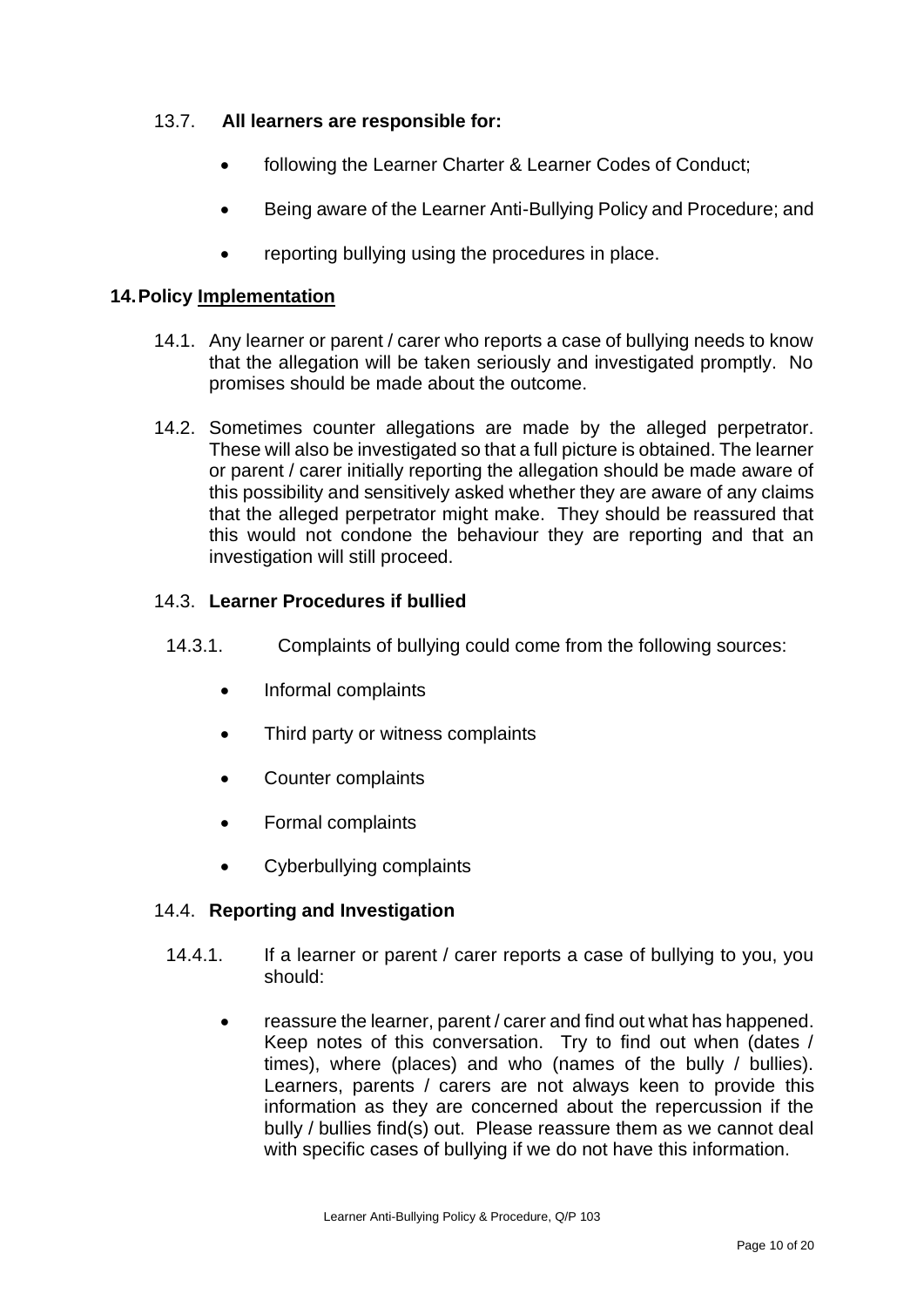- Refer the case to the LAM of the perpetrator and Log on My Concern.
- The LAM may suggest you deal with the situation if it is straightforward and you feel that you are able to do so, e.g. namecalling in a classroom situation.
- The learner should consider how they want to approach the alleged perpetrator. They may choose to meet with them; they might want to phone or write a letter to them. Help with this may be given by a member of staff chosen by the learner. If the decision is made to meet with the alleged perpetrator the member of staff may need to mediate. Guidelines for mediation are given in Appendix 2.
- The alleged perpetrator needs to understand the impact of their actions and realise that it is unacceptable and must be stopped. If it comes to light that there is any underlying problems that are causing the action of the perpetrator, support e.g. Counselling can also be offered to deal with those issues.
- The LAM may invite parents to discuss the problem.
- Once the alleged perpetrator has been made aware of the complaint, he / she must be given the right to respond. He / she has the right to be accompanied to any meeting by a parent, friend or member of staff. This stage of the process may solve the problem.
- If Safeguarding issues are involved seek advice from the Inclusion Manager and DDSL.
- If the situation remains unresolved, there may be no alternative but to take formal action. If this happens the learner would be encouraged to keep a record of any incidents including dates, times, location, names of individuals involved including witnesses, actions they may have taken and how they were affected by the incident. This should then be investigated by the Inclusion Manager and DDSL.

#### 14.5. **Follow-up**

14.5.1. Learners who have been the target of bullying should be considered 'vulnerable' for a period of time after the event. Staff involved should be responsible for monitoring the learner's progress closely and ensuring that access to appropriate support is available.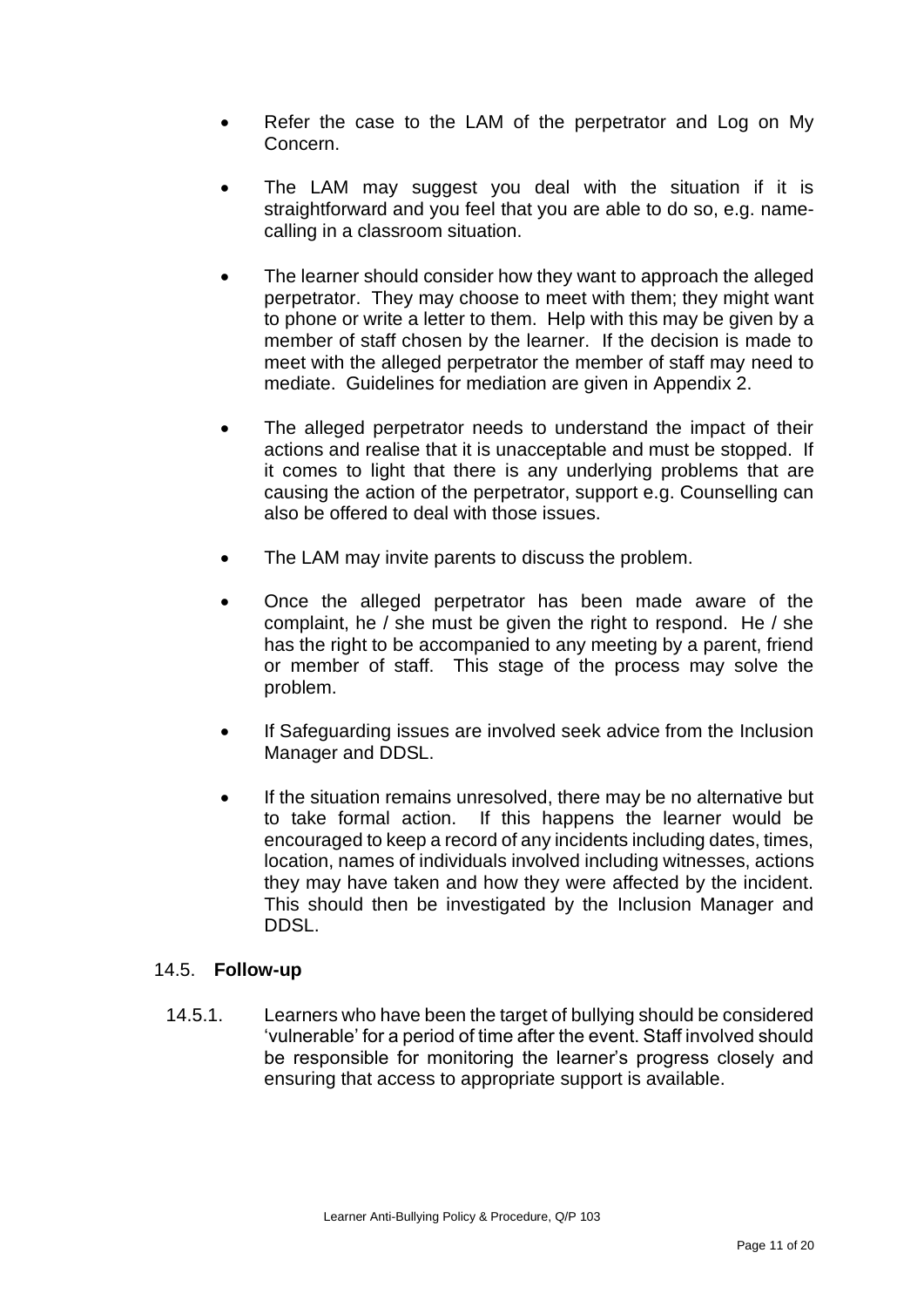#### 14.6. **Monitoring and Reporting**

14.6.1. Information about alleged incidents of bullying, whether dealt with informally or formally, should be logged on My Concern.

#### 14.7. **Serious Criminal Offences**

14.7.1. In cases of an alleged assault or alleged behaviour that is considered to be a criminal offence, the College through the Inclusion Manager and DDSL should contact the Police for their appropriate action if the complainant so wishes and if the member of staff considers the incident to be a serious criminal offence. Staff dealing with this issue can seek further advice from the Designated Safeguarding Lead (DSL).

#### 14.8. **Third party or Witness Complaints**

- 14.8.1. If a learner witnesses behaviour that is perceived to be inappropriate, they should consult with their personal tutor.
- 14.8.2. If a member of staff witnesses behaviour that is perceived to be inappropriate, they should consult with their line manager.
- 14.8.3. If following this consultation it is concluded that the behaviour should be investigated further, the informal or formal stages of this procedure should be followed.

#### 14.9. **Counter Complaints**

14.9.1. If an alleged perpetrator, following a complaint, makes a countercomplaint, the two complaints may be investigated separately or simultaneously. The member of staff undertaking the investigation will make a judgement about the appropriate course of action according to the extent to which evidence, witnesses etc., are the same in both cases.

#### 14.10. **Cyberbullying Complaints**

- 14.10.1. Most cases of cyberbullying will be dealt with through the College's existing Learner Anti-Bullying Policy.
- 14.10.2. Some features of cyberbullying differ from other forms of bullying and may prompt a particular response. The member of staff dealing with the complaint should:
	- identify the person responsible where possible;
	- advise learners and staff to keep a record of the bullying as evidence;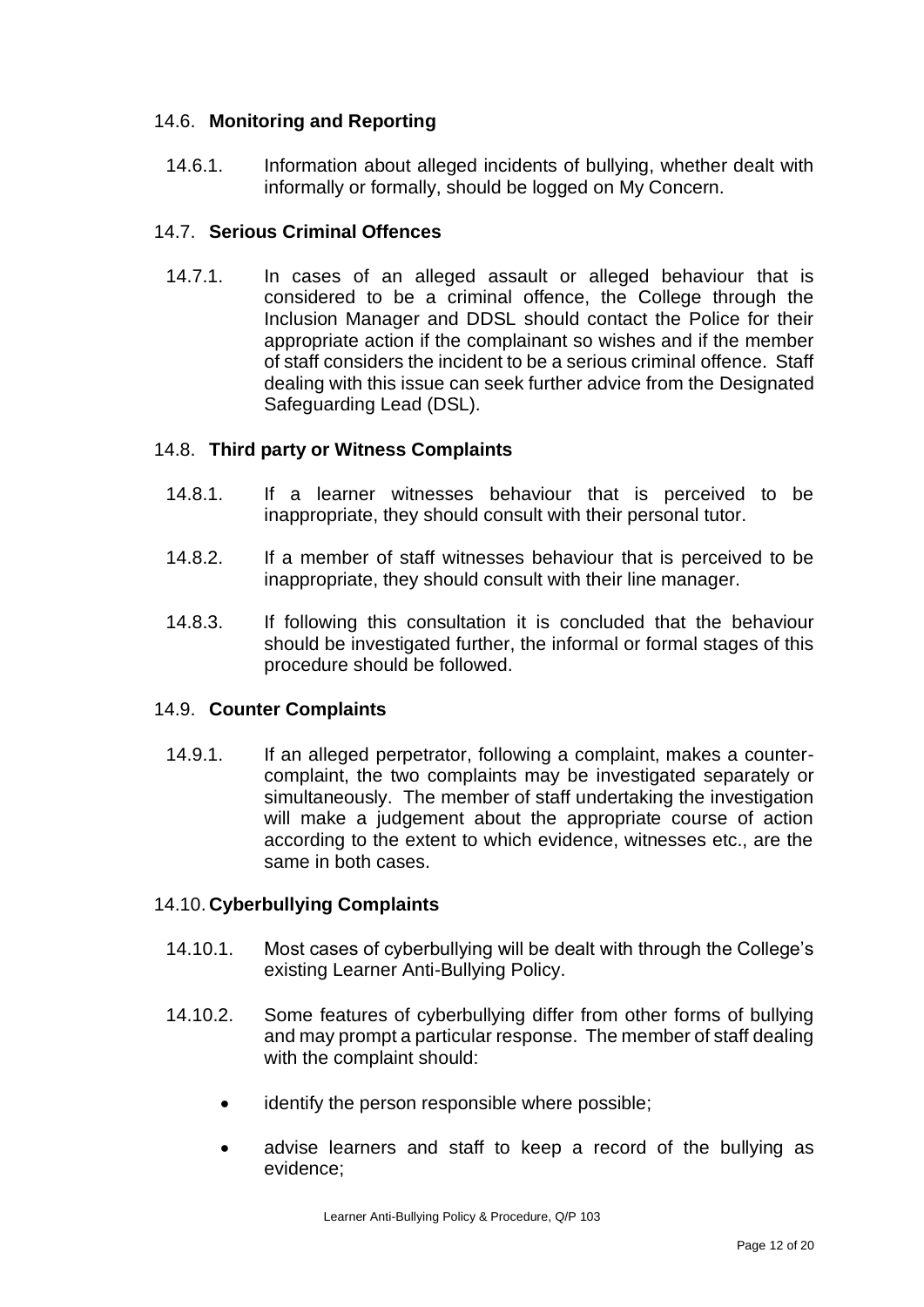- speak to the perpetrator;
- investigate how wide spread the circulation could be;
- impose sanctions, e.g. limiting use of College ICT; and
- in cases of illegal content, contact the police, who can determine what needs to be kept for evidential purposes.
- 14.10.3. In cases where the identity is not known, key areas will be investigated:
	- look into College ICT logs;
	- conduct interviews with other parties involved;
	- involve the police if there is a need to trace calls or look at the data of another user; and
	- preserve any evidence: all incidents should be recorded, e.g. printing screen shots etc.

#### 14.11. **Complaints against a Member of the Corporation**

14.11.1. If a complaint of bullying is made against a member of the Corporation, this should be directed in the first instance to the Clerk to the Corporation.

#### 14.12. **Time Limits**

14.12.1. The investigation of a reported bullying incident should normally be completed within 2 weeks of the complaint being received. On occasions e.g. where the collection of evidence can be a lengthy process, it will not be possible to keep within this timescale. In these circumstances, the complainant and the alleged perpetrator must both be kept informed of any need for an extension and the expected timescale for completion.

#### 14.13. **Outcomes**

- The bully / bullies may be asked to genuinely apologise.
- In serious cases, suspension or even exclusion will be considered.
- The outcome must include helping the bully to recognise the consequence of their actions and providing support to enable the attitude and behaviour of the bully to change.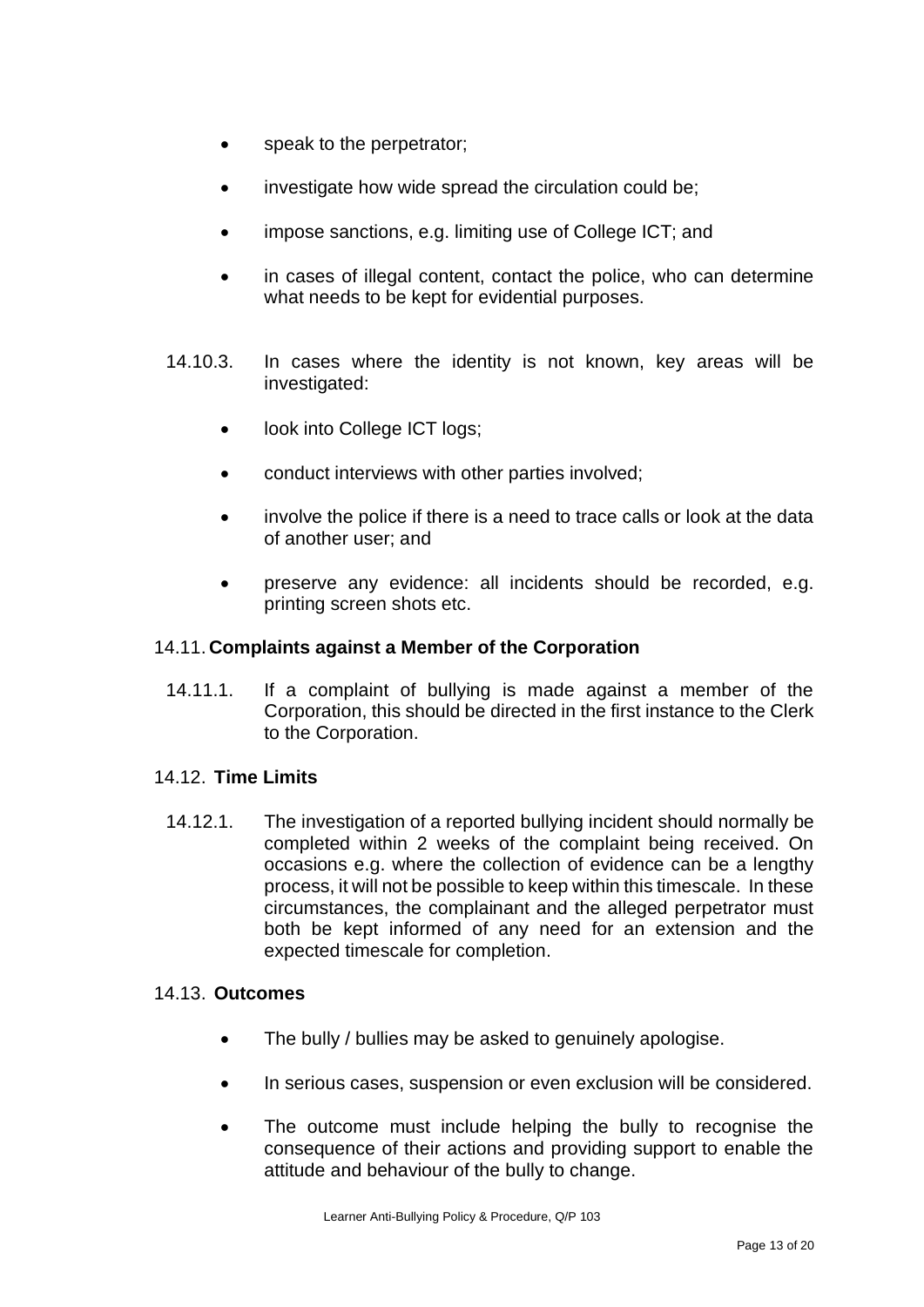- If possible, the learners will be reconciled.
- After the incident / incidents have been investigated and dealt with, each case will be monitored by an Education & Wellbeing Mentor to ensure repeated bullying does not take place. This will be within one month after the initial reported incident. Progress may be communicated to parents / carers.

#### 14.14.**Support for the Person being bullied**

- Offer emotional support; reassure them that they have done the right thing in telling.
- Advise the person not to retaliate or reply. Instead, keep the evidence and upload it to My Concern.
- Ask the person to think about information they may have in the public domain.
- Ensure that the person understands simple ways to prevent it from happening again e.g. by changing contact details, blocking contacts or leaving a chatroom.

#### 14.15. **What learners can expect**

- When staff see or are told about bullying they will deal with it thoroughly using the approved system.
- To be free to talk about their concerns without feeling afraid of what might happen to them if they do.
- To be listened to and to know that something will be done, without being made to feel that they are making a fuss about nothing.
- Not to put up with bullying of any sort. If anyone puts up with bullying it only encourages the bully to think that they have got away with it.
- To be contacted after actions have been taken to confirm that the situation has been resolved.

#### 14.16.**Safeguarding Learners & Child Protection Policy & Procedure**

14.16.1. If a case of bullying is considered to be a Safeguarding issue in relation to the Safeguarding Learners & Child Protection Policy, the appropriate referrals will be made according to the procedures.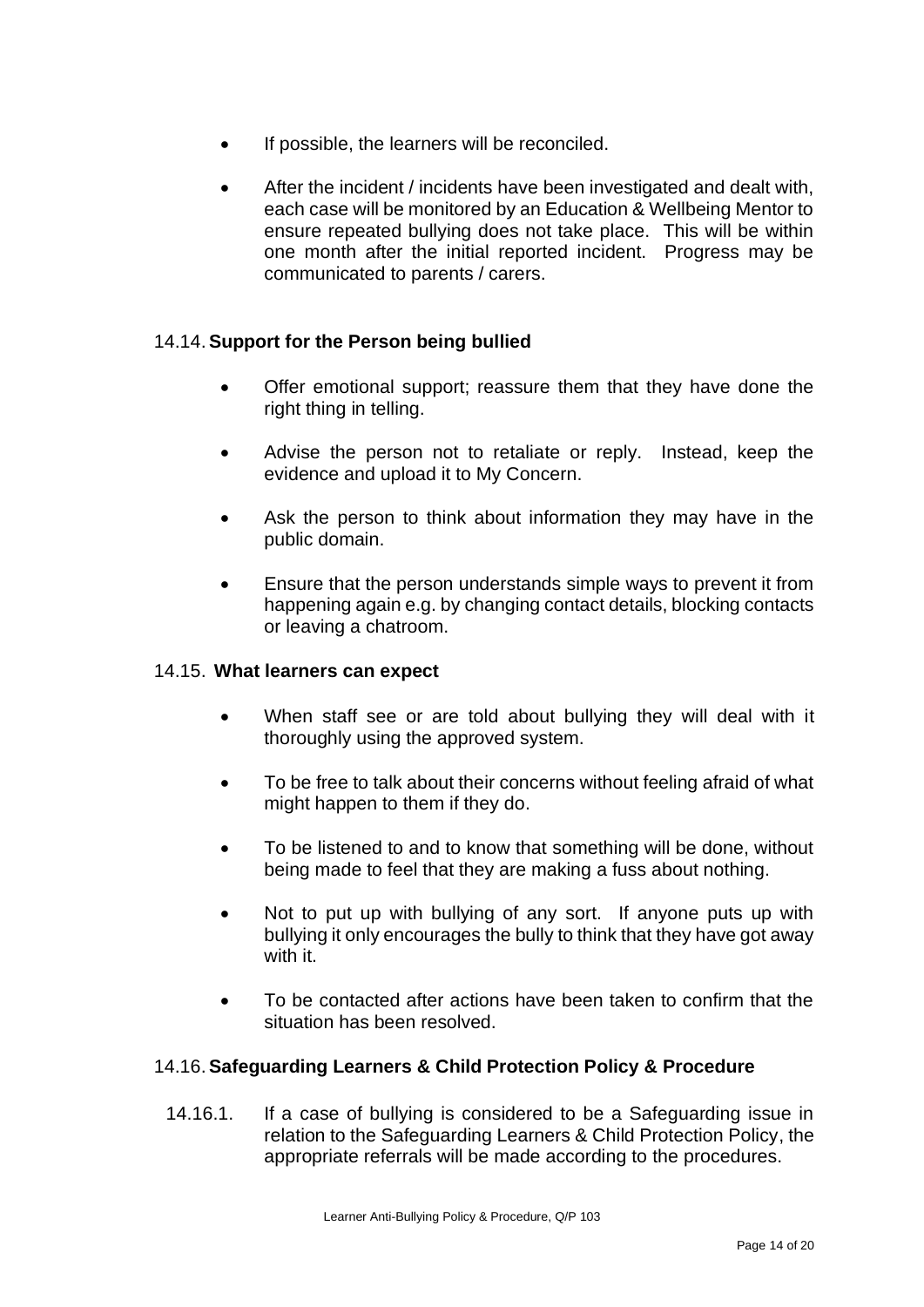#### **15.Other departmental advice and guidance**

- 15.1. [Counselling in schools a blueprint for the future: advice for school leaders and](https://www.gov.uk/government/publications/counselling-in-schools)  [counsellors](https://www.gov.uk/government/publications/counselling-in-schools)
- 15.2. [DfE Behaviour and Discipline in Schools Guidance](https://www.gov.uk/government/publications/behaviour-and-discipline-in-schools)
- 15.3. DfE Preventing and tackling bullying [advice for headteachers, staff and](https://assets.publishing.service.gov.uk/government/uploads/system/uploads/attachment_data/file/623895/Preventing_and_tackling_bullying_advice.pdf)  [governing bodies July 2017](https://assets.publishing.service.gov.uk/government/uploads/system/uploads/attachment_data/file/623895/Preventing_and_tackling_bullying_advice.pdf)
- 15.4. [Keeping Children Safe in Education \(KCSIE\)](https://www.gov.uk/government/publications/keeping-children-safe-in-education--2)
- 15.5. [Mental health and behaviour in schools advice for school staff](https://www.gov.uk/government/publications/mental-health-and-behaviour-in-schools--2)
- 15.6. [Working together to safeguard children](https://www.gov.uk/government/publications/working-together-to-safeguard-children--2)

#### **16.Legislative links**

- 16.1. Schools' duty to promote good behaviour: [Section 89 Education and](http://www.legislation.gov.uk/ukpga/2006/40/section/89)  [Inspections Act 2006](http://www.legislation.gov.uk/ukpga/2006/40/section/89) and Education (Independent School Standards) (England) Regulations 2014
- 16.2. [Power to tackle poor behaviour outside school](http://www.legislation.gov.uk/ukpga/2006/40/section/90)
- 16.3. [The Equality Act 2010](http://www.legislation.gov.uk/ukpga/2010/15/contents)

#### **17.Enforcement**

17.1. Any failure to adhere to this policy, or to comply with related procedures may result in disciplinary action.

#### **18.Related policies, procedures, charters, plans, guidance and legislation**

- 18.1. This Policy should be read in conjunction with the following documents:
	- 18.1.1. Health & Safety Policy
	- 18.1.2. [Learner Charter & Learner Codes of Conduct](https://sgscol.sharepoint.com/:w:/r/sites/staff/DataHub/_layouts/15/Doc.aspx?sourcedoc=%7BEF60A1D3-3574-42FF-93DE-7F3E5F7D6FA9%7D&file=Learner%20Charter%20and%20Codes%20of%20Conduct.docx&action=default&mobileredirect=true)
	- 18.1.3. **Learner [Disciplinary Policy](https://sgscol.sharepoint.com/:w:/r/sites/staff/DataHub/Official%20Documents%20in%20SGS/Learner%20Disciplinary%20Policy.docx?d=w1cfe0aec27644f02955b612553c15f60&csf=1&e=zhPbIn)**
	- 18.1.4. [Safeguarding Learners & Child Protection Policy & Procedure](https://sgscol.sharepoint.com/:w:/r/sites/staff/DataHub/_layouts/15/Doc.aspx?sourcedoc=%7B61FD2CFF-6AC4-4060-849B-F45346583702%7D&file=Safeguarding%20Learners%20%26%20Child%20Protection%20Policy%20%26%20Procedure.docx&action=default&mobileredirect=true)
	- 18.1.5. [Single Equality Policy](https://sgscol.sharepoint.com/:w:/r/sites/staff/DataHub/Official%20Documents%20in%20SGS/Single%20Equality.docx?d=w54c86f55c07e4299b293762f3b29c339&csf=1&e=yuup5W)
	- 18.1.6. [Staff Disciplinary Policy](https://sgscol.sharepoint.com/:w:/r/sites/staff/DataHub/Official%20Documents%20in%20SGS/Disciplinary%20(Staff)%20(including%20Senior%20Post%20Holders).docx?d=w2ce5b6042042470dadfbf67a39e832d7&csf=1&e=G2Nya5)

#### **19.Impact**

The impact of this policy and related procedures is to minimise bullying incidents for our learners and to ensure that any concerns are acted on in accordance with this policy and related legislation and guidance.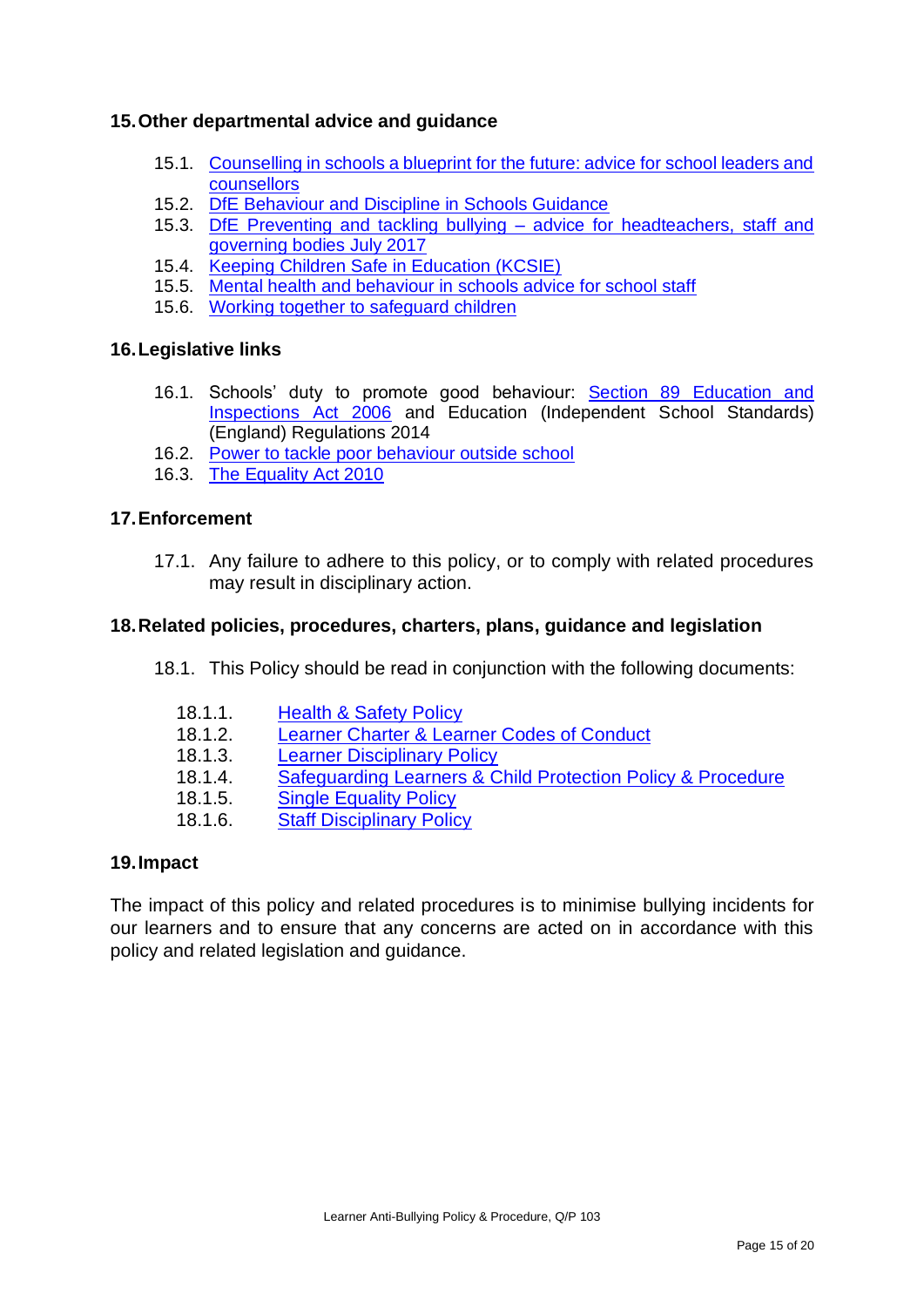#### **Appendix 1 Anti-Bullying Intervention Procedure**



bullying incident.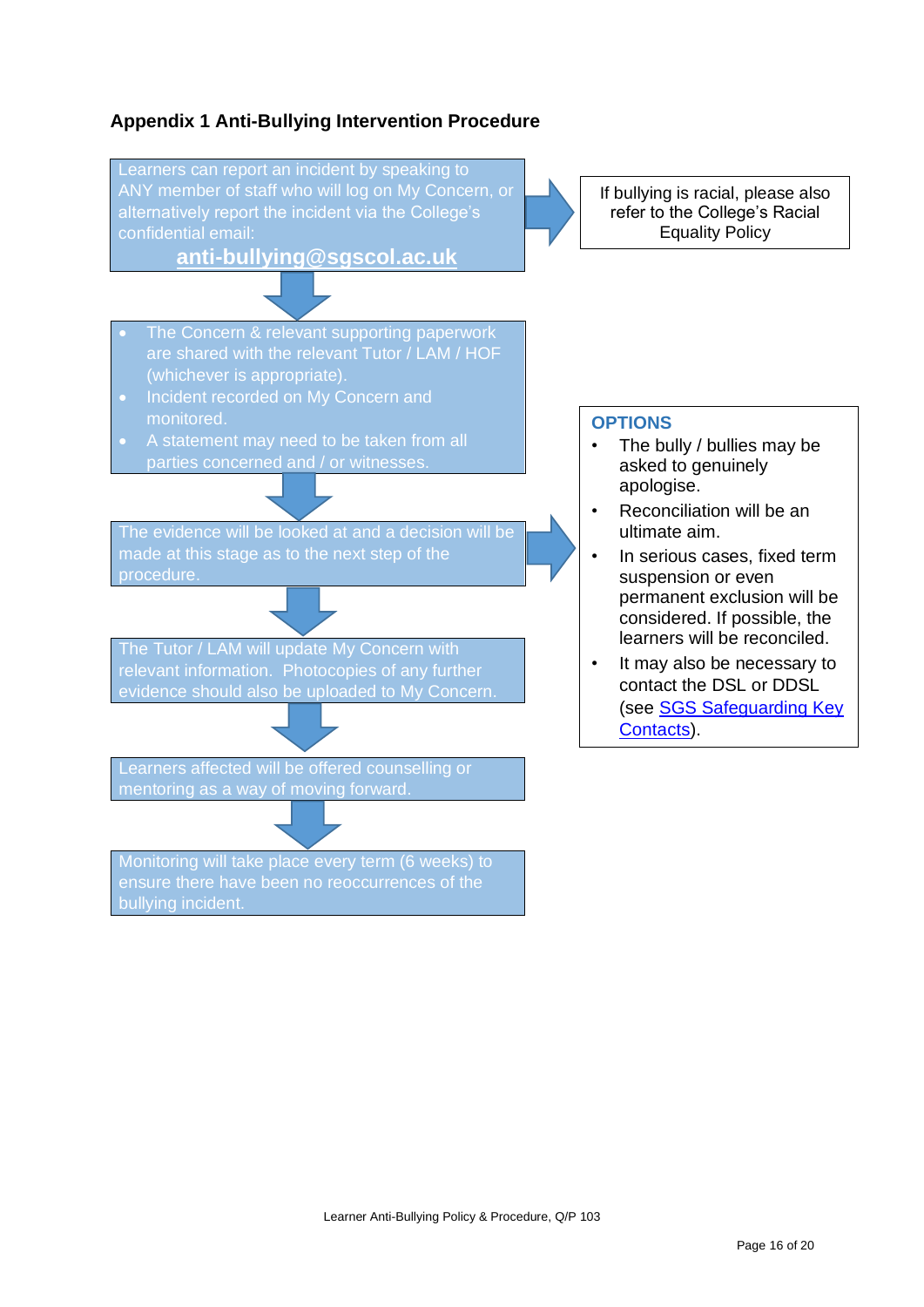#### **Appendix 2 Mediation Guidelines**

- The mediator will normally be a member of the relevant Faculty / Department. The mediator can help participants to resolve their dispute and to co-exist at the College, through using the following procedure:
- Both parties define the problem as they see it, alone with the mediator.
- The impartial mediator identifies the key issues for both parties these are listed on paper.
- At the end of the individual session with the mediator, the mediator ascertains whether or not the parties are willing to meet together, along with the mediator. This is the point when real mediation can take place, if both parties are willing to try to move towards reconciliation.
- At the joint meeting, led by the mediator, both parties should be encouraged to speak and express their opinion with only one person allowed to speak at a time. The mediator needs to firmly control the meeting to ensure it does not turn into a battle.
- The mediator sets up a plan of action which will satisfy each party and obtains agreement on these.
- A follow up meeting is agreed and the situation monitored at agreed intervals.
- Outcomes are likely to involve apologies, changed behaviour and perhaps some support to achieve changed behaviour e.g. anger management or other skill improvements.
- The mediation approach cannot always replace a disciplinary approach and learner perpetrators may be placed on a contract or in more extreme or repeated cases be excluded using the [Learner Disciplinary Procedures.](https://sgscol.sharepoint.com/:w:/r/sites/staff/DataHub/Official%20Documents%20in%20SGS/Learner%20Disciplinary%20Policy.docx?d=w1cfe0aec27644f02955b612553c15f60&csf=1&web=1&e=miuFLv)
- The outcomes of all investigations should be recorded on the perpetrator's learner file.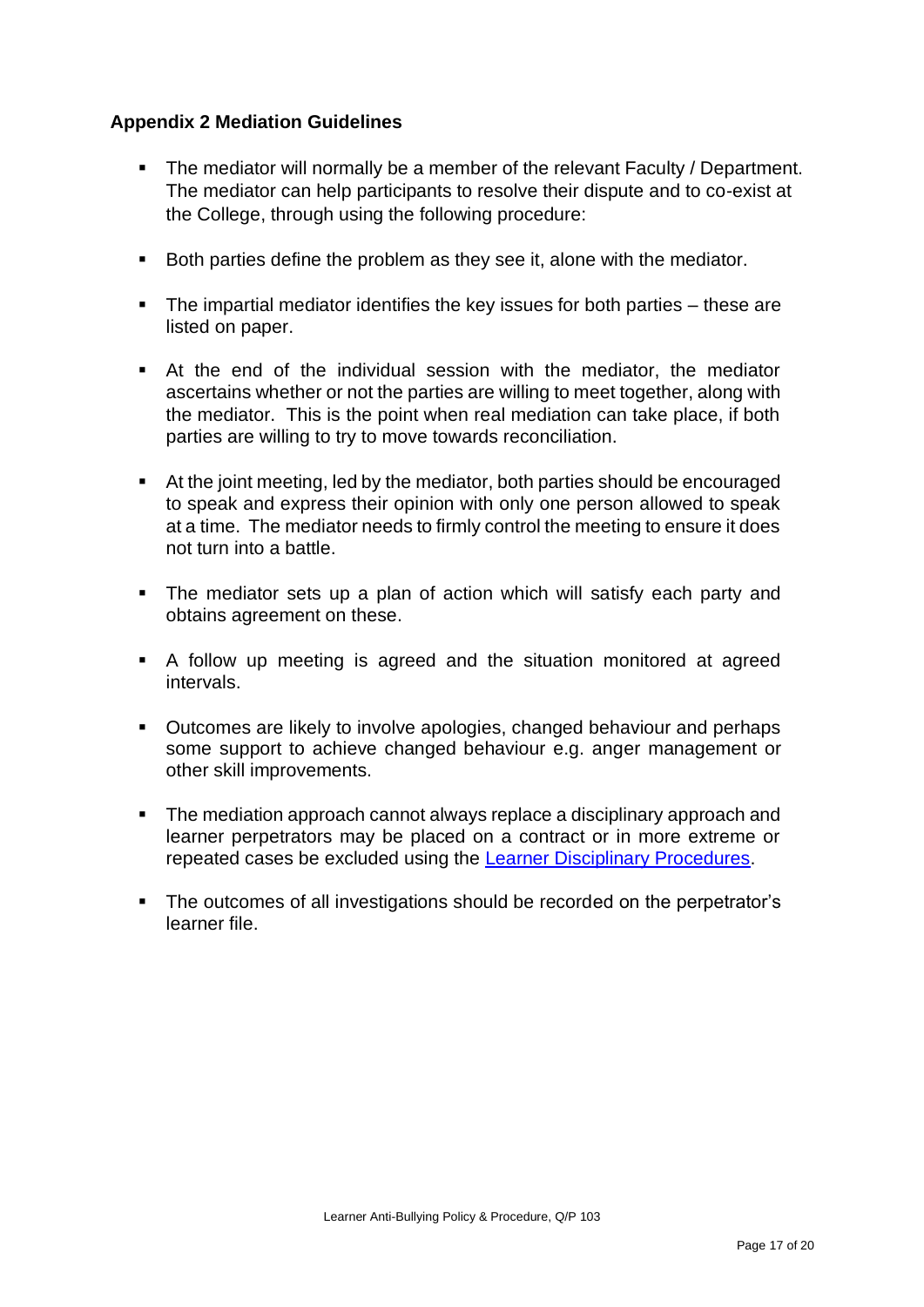#### **Appendix 3 SGS College Anti-Bullying Charter**

# **SGS COLLEGE ANTI-BULLYING CHARTER**

**INCLUSION** of all students and staff, including: those with learning difficulties and/or disabilities; black and ethnic minority groups and all sexual/asexual genders.

**RESPECT** all students and staff and by treating everyone fairly and equally.

LISTEN and look for signs to prevent and reduce bullying in the college: poor attendance or unexplained lateness; changes in behaviour and physical appearance; withdrawn or isolated.

#### **CHALLENGE** all forms of verbal and non-verbal behaviour towards students or staff: physical; verbal; emotional; sexual; homophobic; racist and religious; cyber and hate crime.

**UNDERSTAND** all students and staff should understand the harm and hurt caused by bullying, harassment and cyber-bullying.

**CELEBRATE** differences in everyone and actively visibly welcome differences in people across all campuses.

**RECOGNISE** when you are part of or directly part of inappropriate behaviour that will lead to you being recognised as a bully.

**RESCUE** be in control of your own behaviour - everyone makes mistakes but it is how you change for the better that matters and not what has gone on before.

**REPORT** and respond quickly to any incidents of bullying according to the college's anti-bullying policy.

**ACTION** all staff and students who witness acts of bullying or harassment, or who are approached in confidence by someone being bullied or harassed or who has witnessed such actions have a duty to take action in line with this charter.

anti-bullying@sgscol.ac.uk

SO WE MUST ACTIVELY TRY TO PREVENT IT HAPPENING TO THE VICTIMS AND THE BULLIES THEMSELVES. MAKING OTHERS FEEL BAD ABOUT MAKING OTHERS FELL WILD TO INEMSELVES INCOME DATE FOR HELP HOWEVER IT SHOULD NOT BE ON EXPENSE OF ANOTHER PERSON'S WELLBEING.

BULLYING CAN HAPPEN ANYWHERE AND EVERYWHERE.

BULLY ING IS NEVER ABOUT THE PERSON BEING BULLIED IT'S ABOUT THE BULLY ACTING OUT BECAUSE THEY ARE UNHAPPY WITHIN THEMSELVES OR ARE BEING ABUSED THEMSELVES SO THEY DO IT TO MAKE THEMSELVES FEEL BETTER'

**Anti-Bullying** 

**Alliance** 

Learner Anti-Bullying Policy & Procedure, Q/P 103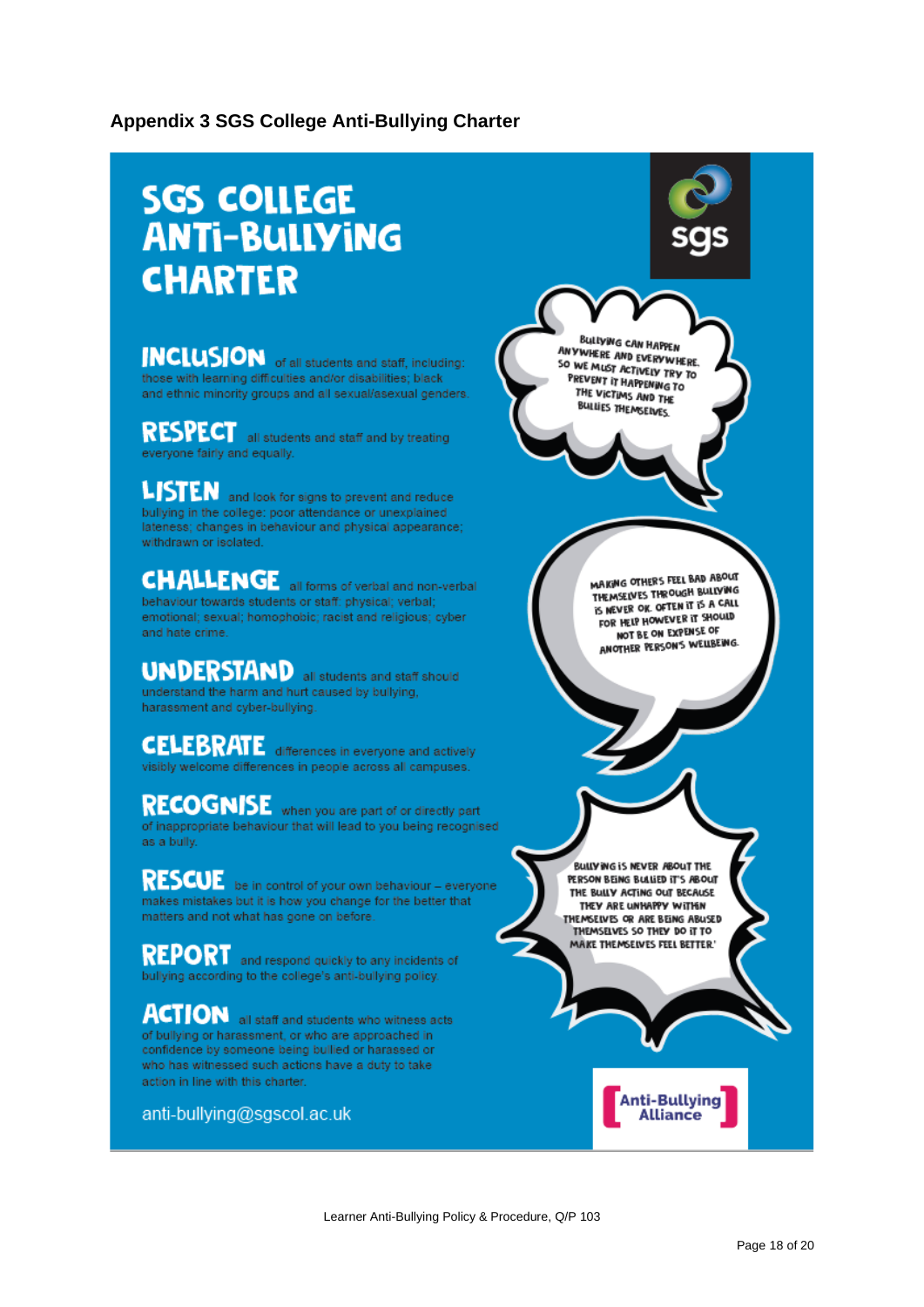#### **MANDATORY INITIAL IMPACT SCREENING**

Completed by:

Name Jo Johnson Title Inclusion Manager & DDSL 20/09/2021

I have read the guidance document: Completing a Policy Impact Assessment?  $q^2$ If this policy has been up-dated, please tick If this policy has been up-dated, piease tick to confirm that the initial impact screening a v<br>has also been reviewed:

|                                                                                                                       | I have read the guidance document: Completing a Policy Impact Assessment?                                                  |  |  |
|-----------------------------------------------------------------------------------------------------------------------|----------------------------------------------------------------------------------------------------------------------------|--|--|
| If this policy has been up-dated, please tick to confirm that the initial impact screening<br>has also been reviewed: |                                                                                                                            |  |  |
|                                                                                                                       |                                                                                                                            |  |  |
|                                                                                                                       |                                                                                                                            |  |  |
| <b>EQUALITY AND DIVERSITY IMPACT ASSESSMENT</b>                                                                       |                                                                                                                            |  |  |
| Characteristic                                                                                                        | This policy seeks to:                                                                                                      |  |  |
| Age                                                                                                                   | Supports staff and learners to recognise that prejudice and<br>discrimination on the grounds of age are unacceptable in an |  |  |
|                                                                                                                       | educational establishment                                                                                                  |  |  |
| <b>Disability</b>                                                                                                     | Treat with equal dignity all learners and staff: and monitor                                                               |  |  |

|                                                                                           | educational establishment                                                                                                                    |  |  |
|-------------------------------------------------------------------------------------------|----------------------------------------------------------------------------------------------------------------------------------------------|--|--|
| <b>Disability</b>                                                                         | Treat with equal dignity, all learners and staff; and monitor                                                                                |  |  |
|                                                                                           | participation, performance and progress of learners and staff with                                                                           |  |  |
|                                                                                           | disabilities and act to address inequalities.                                                                                                |  |  |
| <b>Faith or Belief</b>                                                                    | Supports staff and learners to recognise and address religious or                                                                            |  |  |
|                                                                                           | racial discrimination and incitement to religious hatred                                                                                     |  |  |
| Gender                                                                                    | Protect staff and learners from sexism in all forms                                                                                          |  |  |
| Race or Ethnicity                                                                         | Commits the college to positive action to promote equality and foster                                                                        |  |  |
|                                                                                           | good relations between members of different racial and ethnic groups                                                                         |  |  |
| Orientation                                                                               | Eliminate discrimination on the grounds of sexual orientation and                                                                            |  |  |
|                                                                                           | promote equality of opportunity through a supportive, inclusive                                                                              |  |  |
|                                                                                           | environment                                                                                                                                  |  |  |
| Gender reassignment                                                                       | Respect the rights of individuals and address the inequality of right for                                                                    |  |  |
|                                                                                           | persons under the age of 18.                                                                                                                 |  |  |
| Economic disadvantage                                                                     | Use available resources to identify and address any issues of                                                                                |  |  |
|                                                                                           | inequality as a result of social and economic factors. Supporting                                                                            |  |  |
|                                                                                           | learners and staff, both academically and pastorally in order for all to                                                                     |  |  |
|                                                                                           | be successful                                                                                                                                |  |  |
| <b>Rural isolation</b>                                                                    | Use available resources to identify and address any issues of                                                                                |  |  |
|                                                                                           | inequality as a result of rural isolution. Supporting learners and staff,                                                                    |  |  |
|                                                                                           | both academically and pastorally in order to access College services                                                                         |  |  |
|                                                                                           | and be successful.                                                                                                                           |  |  |
| Marriage                                                                                  | Support staff and learners to recognise and challenge discrimination                                                                         |  |  |
|                                                                                           | on the basis of marriage                                                                                                                     |  |  |
| Pregnancy & maternity                                                                     | Promote equality of opportunity through a supportive, inclusive                                                                              |  |  |
|                                                                                           | environment                                                                                                                                  |  |  |
| Carers & care leavers                                                                     | Use available resources to identify and address any issues of                                                                                |  |  |
|                                                                                           | inequality as a result of being in care or a care leaver. Supporting                                                                         |  |  |
|                                                                                           | learners both academically and pastorally in order to be successful.                                                                         |  |  |
| Vulnerable persons                                                                        | Use available resources to identify and address any issues of                                                                                |  |  |
|                                                                                           | inequality as a result of being a vulnerable person. Supporting                                                                              |  |  |
|                                                                                           | learners both academically and pastorally in order to be successful.<br>Please identify any sections of the policy that specifically seek to |  |  |
|                                                                                           | maximise opportunities to improve diversity within any of the College's                                                                      |  |  |
| stakeholder groups:                                                                       |                                                                                                                                              |  |  |
|                                                                                           | Please identify any sections of the policy that specifically seek to improve                                                                 |  |  |
|                                                                                           | equality of opportunity within any of the College's stakeholder groups:                                                                      |  |  |
| Is there any possibility that                                                             | If you have ticked yes (red), which                                                                                                          |  |  |
| this policy could operate in a                                                            | characteristic will be most affected?<br>$\Box$<br>×                                                                                         |  |  |
| discriminatory way?<br>Choose an item.                                                    |                                                                                                                                              |  |  |
| If yes please confirm that the Policy has been sent for a full<br>Click or tap to enter a |                                                                                                                                              |  |  |
| □<br>Equality & Diversity Impact Assessment, and note the date:<br>date.                  |                                                                                                                                              |  |  |
|                                                                                           |                                                                                                                                              |  |  |

**Note:** if the policy does not seek to increase diversity or improve equality you should go back and review it before submitting it for approval.

 $\odot$ sgs